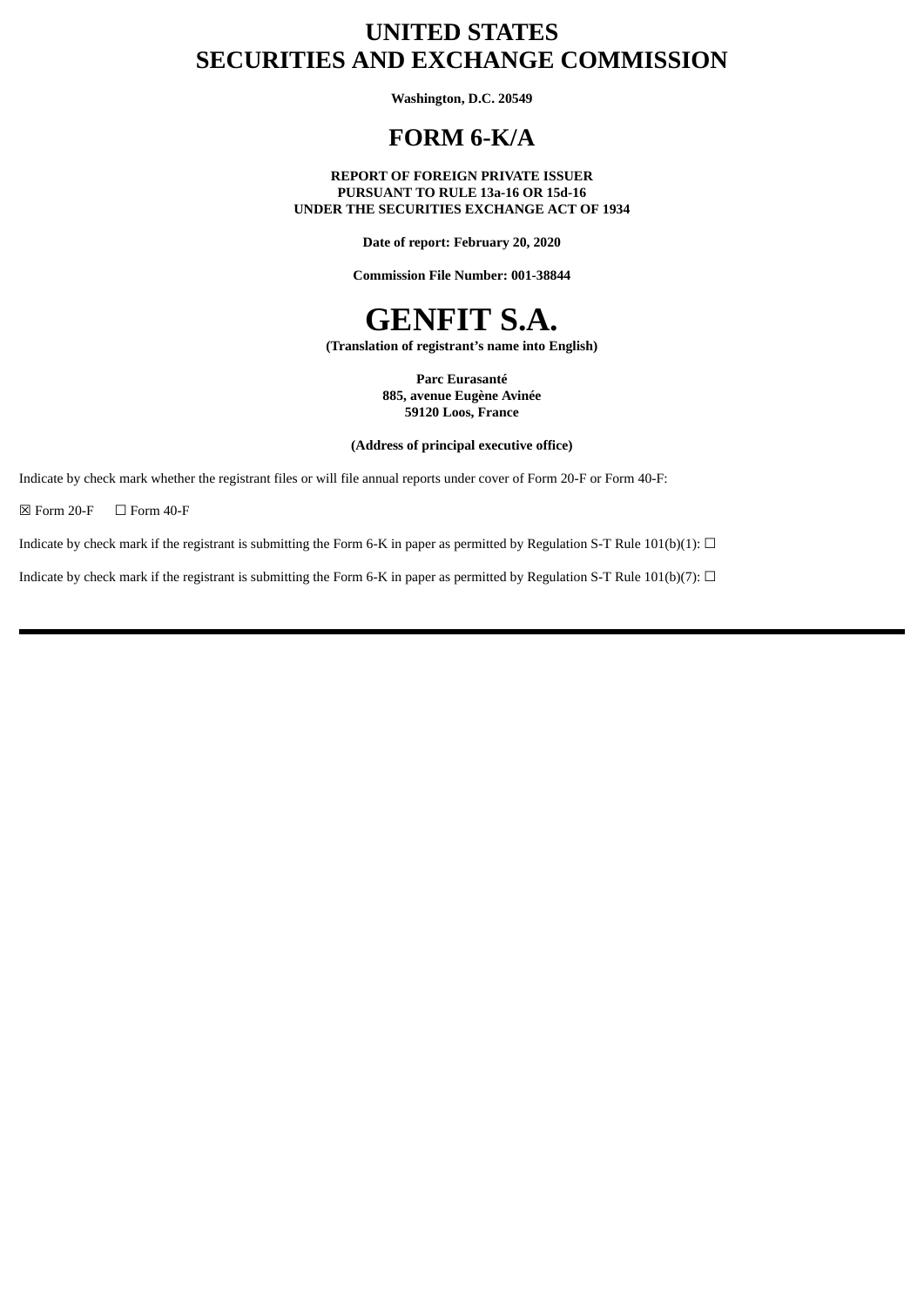#### **EXPLANATORY NOTE**

This report on Form 6-K/A amends GENFIT (the "Company")'s report on Form 6-K furnished to the U.S. Securities and Exchange Commission on February 20, 2020 (the "February 20, 2020 6-K") to clarify that the RESOLVE-IT Phase 3 trial evaluating elafibranor in NASH remains blinded at this time. The revised Exhibit 99.2 amends and replaces Exhibit 99.1 of the February 20, 2020 6-K. Other than mentioned above, no part of the Form 6-K furnished on February 20, 2020 is being amended.

#### **EXHIBIT LIST**

[99.2](#page-3-0) [Amended](#page-3-0) Press Release dated February 20, 2020.

**Exhibit Description**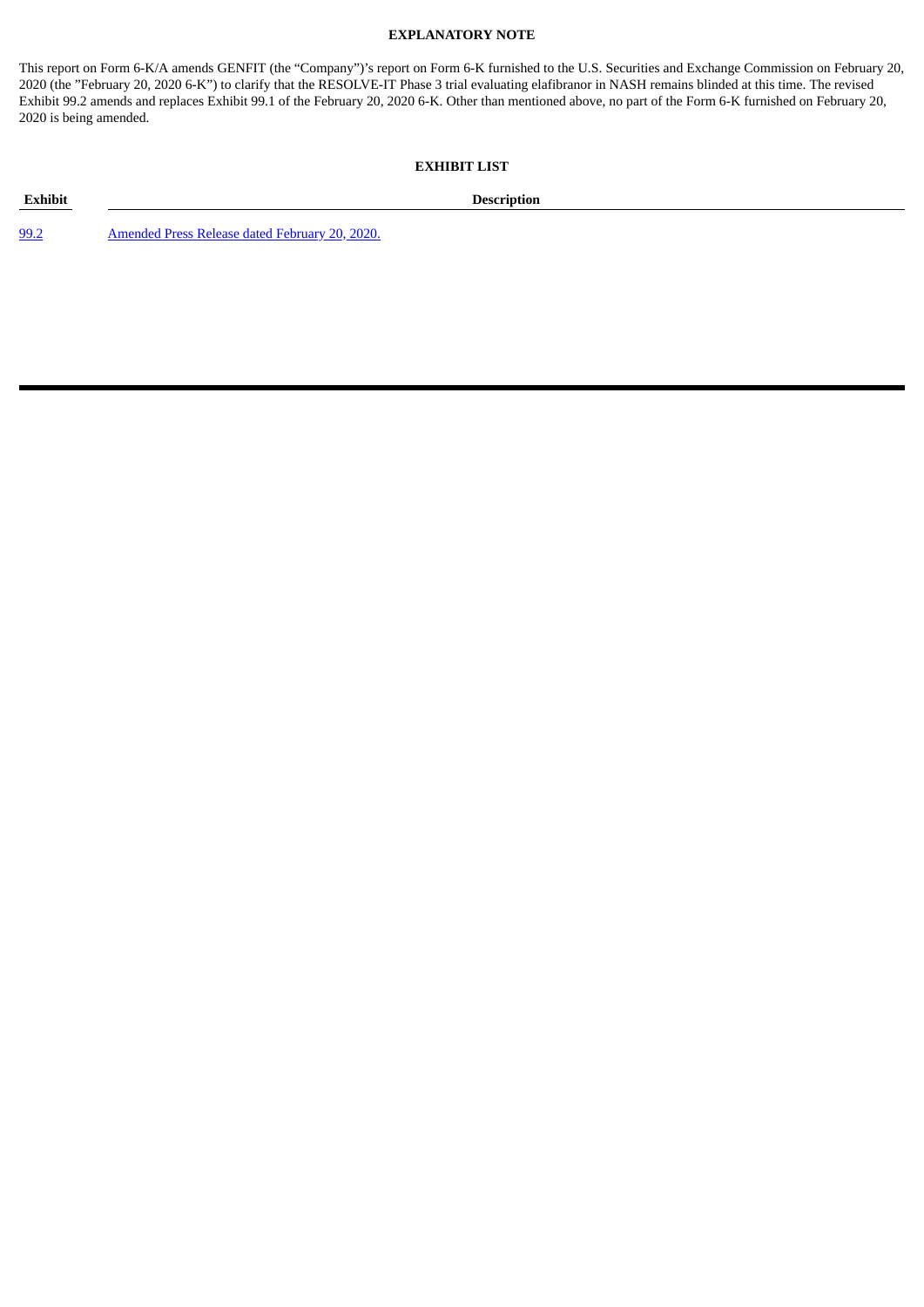#### **SIGNATURES**

Pursuant to the requirements of the Securities Exchange Act of 1934, the registrant has duly caused this report to be signed on its behalf by the undersigned, thereunto duly authorized.

### **GENFIT S.A.**

Date: February 21, 2020 By: /s/ Pascal PRIGENT

Name: Pascal PRIGENT Title: Chief Executive Officer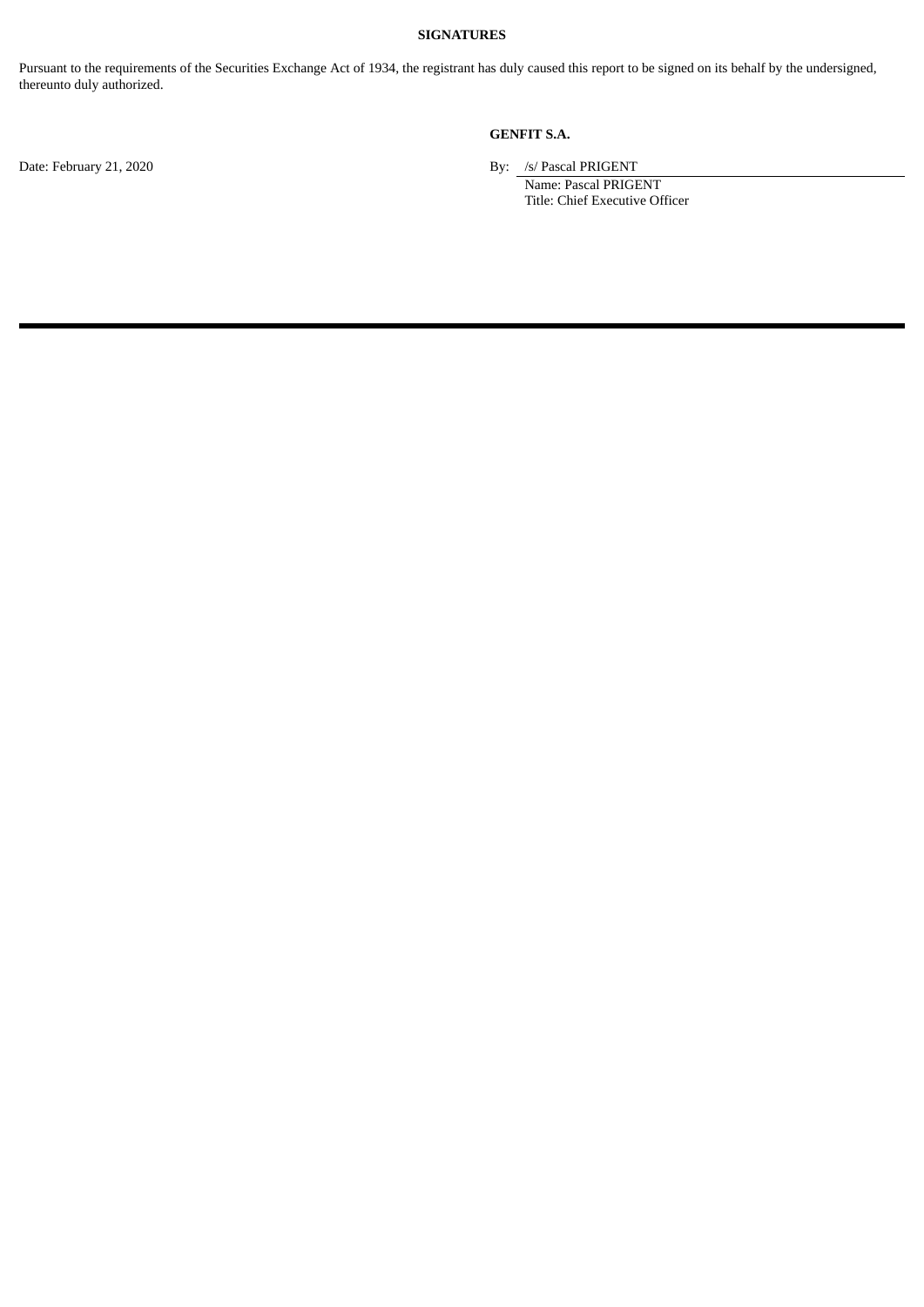<span id="page-3-0"></span>

### **GENFIT: Unblinding of Phase 3 RESOLVE-IT Data Deferred**

Lille (France), Cambridge (Massachusetts, United States), February 20, 2020 - GENFIT (Nasdaq and Euronext: GNFT), a late-stage biopharmaceutical company dedicated to the discovery and development of innovative therapeutic and diagnostic solutions in metabolic and liver related diseases, today announced that unblinding of the Phase 3 RESOLVE-IT data will be delayed to incorporate the latest FDA insights expected by the end of March. Topline interim results will be announced in the weeks following receipt of FDA insight.

This decision has been taken to ensure that the latest thinking in the NASH field is properly captured so the Company can optimize elafibranor's NDA dossier at the time of submission.

At this stage the trial remains blinded, meaning this delay is not related to:

- concerns about elafibranor's efficacy;
- safety or tolerability issues with elafibranor;
- corporate, legal, strategic or financial matters.

The final visit of the last patient for the interim cohort to support accelerated marketing approval has been completed on time, and the Phase 3 clinical trial RESOLVE-IT database will be locked as planned, before the end of February.

#### **ABOUT RESOLVE-IT**

RESOLVE-IT is a phase 3 study evaluating the efficacy and safety of elafibranor 120mg versus placebo in patients with nonalcoholic steatohepatitis (NASH) and fibrosis. It is a multicenter, randomized, double-blind, placebo-controlled study with 2 arms. It is conducted under Subpart H (FDA) and conditional approval (EMA). Treatment duration until interim analysis for accelerated approval is 72 weeks.

#### **ABOUT ELAFIBRANOR**

Elafibranor, GENFIT's lead pipeline therapeutic candidate, has been developed to treat, in particular, nonalcoholic steatohepatitis (NASH), for which it has been granted Fast Track Designation by FDA. Elafibranor is an oral, once-daily, first-in-class drug acting via dual agonism of peroxisome proliferator-activated alpha/delta receptors.

**GENFIT** | 885 Avenue Eugène Avinée, 59120 Loos - FRANCE | +333 2016 4000 | www.genfit.com 1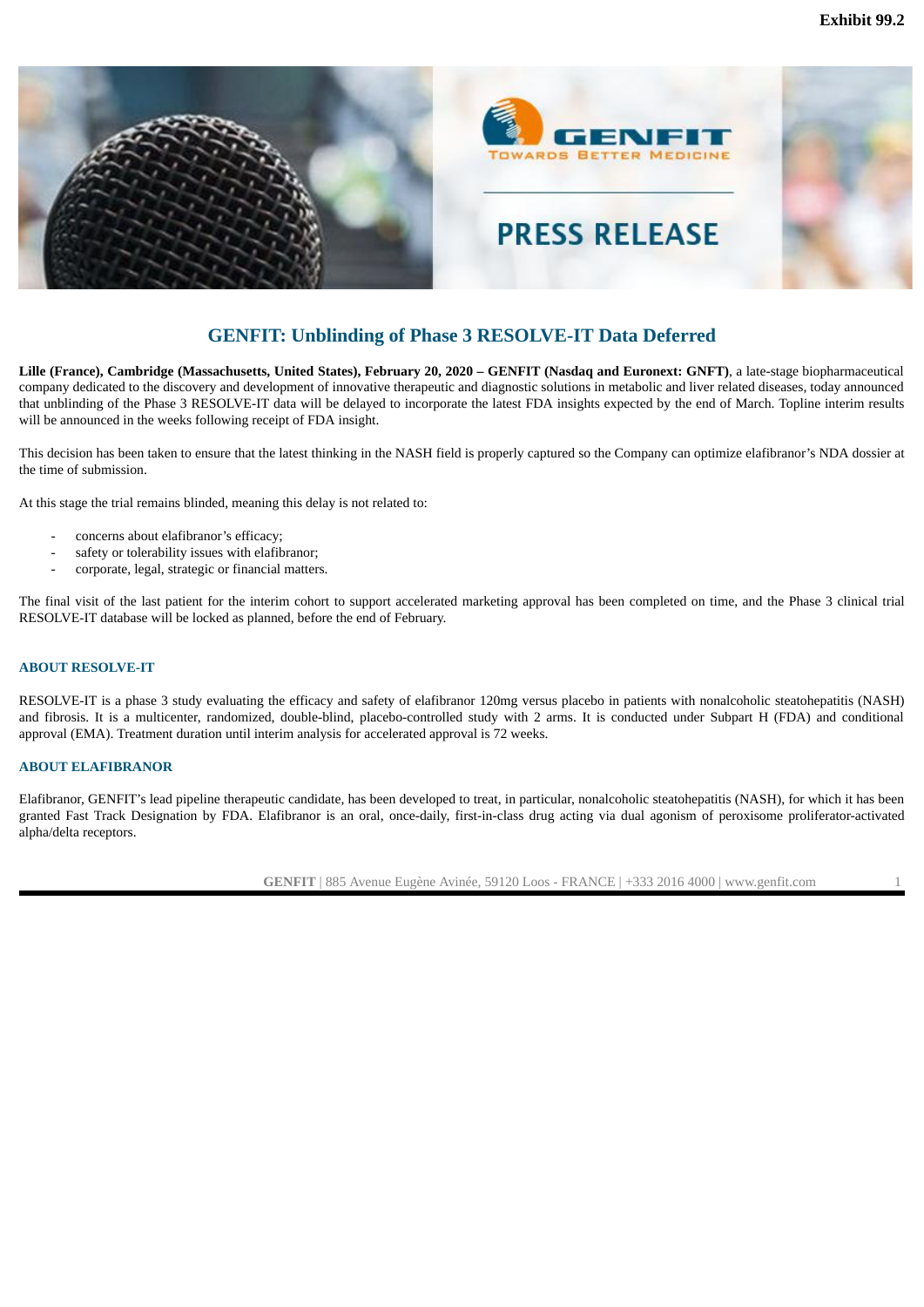



# **PRESS RELEASE**

#### **ABOUT NASH**

NASH is a liver disease characterized by an accumulation of fat (lipid droplets), along with inflammation and degeneration of hepatocytes. The disease is associated with an increased risk of cardiovascular disease along with long-term risk for progression to cirrhosis, leading to liver insufficiency and potential progression to liver cancer. NASH is a serious disease that often carries no symptoms in its early stages, but if left untreated can result in cirrhosis, cancer, and the need for liver transplant. The prevalence of NASH is rapidly increasing as a result of the growing obesity and diabetes epidemics and is believed to affect as much as 12 percent of people in the U.S. and six percent worldwide.

#### **ABOUT GENFIT**

GENFIT is a late-stage biopharmaceutical company dedicated to the discovery and development of innovative therapeutic and diagnostic solutions in metabolic and liver related diseases where there are considerable unmet medical needs, corresponding to a lack of approved treatments. GENFIT is a leader in the field of nuclear receptor-based drug discovery, with a rich history and strong scientific heritage spanning almost two decades. Its most advanced drug candidate, elafibranor, is currently being evaluated in a pivotal Phase 3 clinical trial ("RESOLVE-IT") as a potential treatment for NASH, and GENFIT plans to initiate a Phase 3 clinical trial of elafibranor in PBC in 2020, following its positive Phase 2 results. As part of GENFIT's comprehensive approach to clinical management of patients with NASH, the company is also developing a new, non-invasive blood-based diagnostic test, NIS4, which, if approved, could enable easier identification of patients with NASH. With facilities in Lille and Paris, France, and Cambridge, MA, USA, the Company has approximately 200 employees. GENFIT is a publicly traded company listed on the Nasdaq Global Select Market and on compartment B of Euronext's regulated market in Paris (Nasdaq and Euronext: GNFT). www.genfit.com

#### **FORWARD LOOKING STATEMENTS**

This press release contains certain forward-looking statements, including those within the meaning of the Private Securities Litigation Reform Act of 1995, with respect to GENFIT, including elafibranor's potential to treat NASH and PBC, elafibranor's security and tolerability profile, Phase 3 RESOLVE-IT clinical trial top line data publication calendar, GENFIT's ability to file and optimize an NDA dossier with regulatory authorities, elafibranor's potential to become the first approved drug for NASH resolution without worsening of fibrosis, and the continuation of GENFIT's other therapeutic programs. The use of certain words, including "believe," "potential," "expect" and "will", "provisional" and similar expressions, is intended to identify forward-looking statements. Although the Company believes its expectations are based on the current expectations and reasonable assumptions of the Company's management, these forward-looking statements are subject to numerous known and unknown risks and uncertainties, which could cause actual results to differ materially from those expressed in, or implied or projected by, the forward-looking statements. These risks and uncertainties include, among other things, the uncertainties inherent in research and development, including related to safety, biomarkers, progression of, and results from, its ongoing and planned clinical trials, review and approvals by regulatory authorities of its drug and diagnostic candidates and the Company's continued ability to raise capital to fund its development, as well as those risks and uncertainties discussed or identified in the Company's public filings with the French Autorité des marchés financiers ("AMF"), including those listed in Section 4 "Main Risks and Uncertainties" of the Company's 2018 Registration Document filed with the AMF on February 27, 2019 under n° D.19-0078, which is available on GENFIT's website (www.genfit.com) and on the website of the AMF (www.amf-france.org) and public filings and reports filed with the U.S. Securities and

**GENFIT** | 885 Avenue Eugène Avinée, 59120 Loos - FRANCE | +333 2016 4000 | www.genfit.com 2